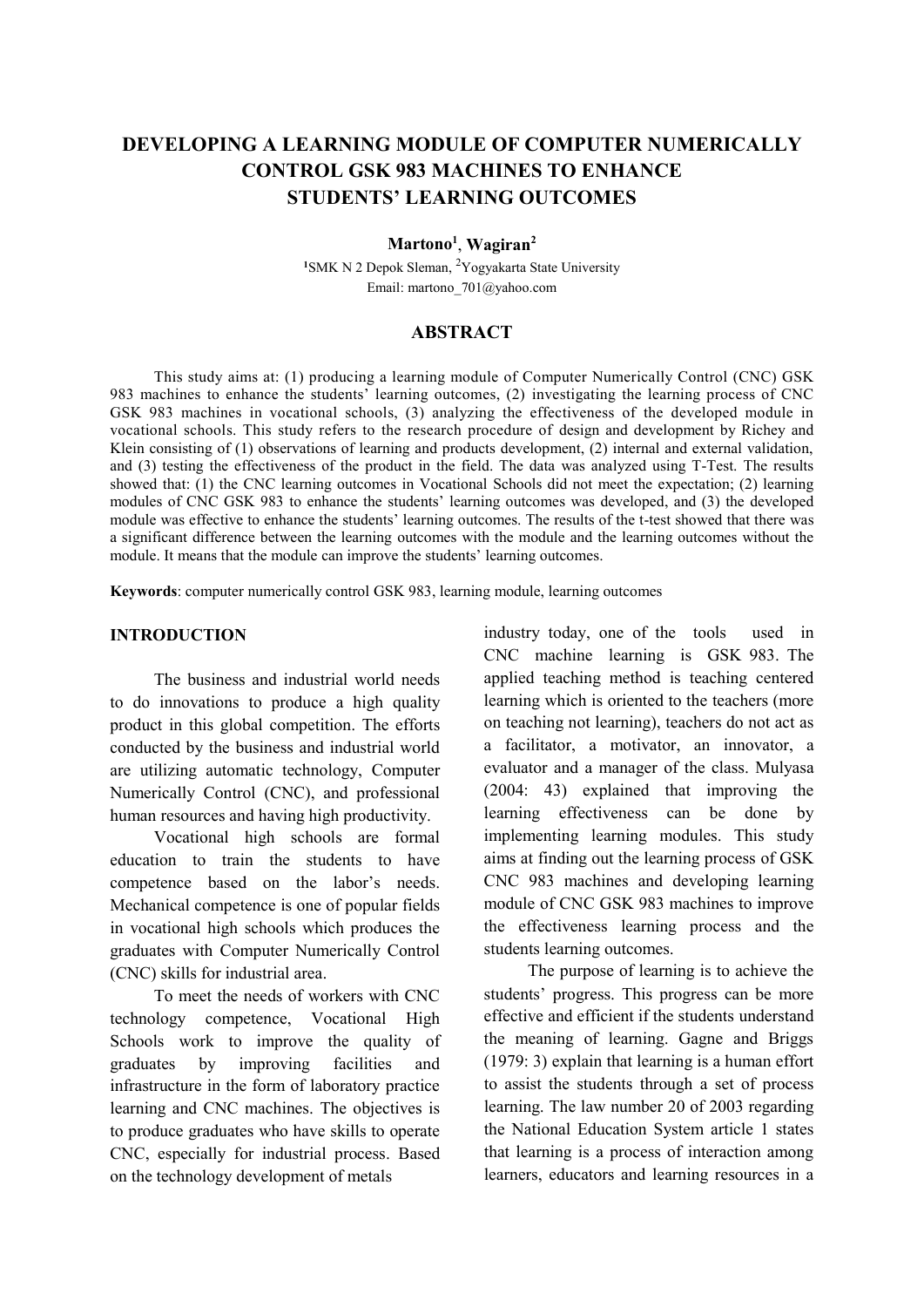learning environment. Miarso (2004: 545) also explains that learning is an attempt with aim and control, to make the students learn or make changes which are relatively settled on their selves or others. Another definition states that it is an activity of curriculum implementation on educational institutions in order to influence students to achieve educational (Sujana and Rivai, 2003: 1). Based on the explanation above, it can be concluded that learning as attempt to acquire the knowledge, ideas, attitudes, skills more easily, through the interaction among the learners, educators, learning resources and learning environment to achieve the learning objectives from the curriculum.

Learning resources have a crucial role for the continuity of learning programs in improving the intelligence or knowledge, attitudes, and skills. Learning resource is to support the learning process to run effectively. There are many teachers who do not empower the function of learning resources. It makes the students less interested and demotivated, then learning becomes less efficient. Department of National Education (2008: 5) explains that the learning resources can be defined as information presented and stored in the various forms of media and it can help students to learn as the embodiment of curriculum. Based on the above description, it can be concluded that the learning resource contains three elements, namely: (1) information; (2) what can be seen, heard, touched, and (3) facilitate student learning. Learning resources can be defined as anything that contains information that can be used either separately or mutually in a particular form to facilitate learners to achieve learning objectives.

Modules are often associated with selflearning activities since its function as a means of self-learning. The consequence is a module should be comprehensive so that learners can understand the field of study in the modules to obtain the targeted skills and competencies. Puji Mulyono (2001: 4) stated that the module is the smallest unit of subjects that includes the a whole concept so that it can be learned separately without changing its meaning. Purwanto (2007: 9) stated that a module is a printed teaching materials which is systematically designed based on the specific curriculum and packaged in the form of learning units of for autonomous learning. Department of National Education (2008: 3) states that the media is printed instructional materials designed for independent learning. Ministry of Labour (2006: 3) states that the training module is a description of the training materials prepared based on standards of competence using competency based training as an approach to acquire the appropriate skills in the workplace.

Based on the review above, it shows that there is similar line that the modules are used as teaching materials for self-learning. Therefore, it is expected that a module should be able to give guidance to the students during the learning process. Based on the experts' view above, it can be concluded that a module can be defined as written or printed materials arranged systematically, comprehensively, and interestingly so that it can guide the students to learn autonomously or in groups. Finally, Tiwan (2010) pointed out that a module is effective resource for the learning process. The students who well prepared with learning module will perform better learning results.

## **METHODS**

This study was conducted by using Research and Development Approach. The procedure development was based on Richey and Klein (2007: 68). The development model consists of three steps namely: (1) development, (2) validation, (3) implementation.

Richey and Klein (2007: 66) stated that the method covered preliminary stages of development, namely the preliminary study by using observation, literatur review, the scrutiny of the documents and the implementation of learning plan. The focus of the observation of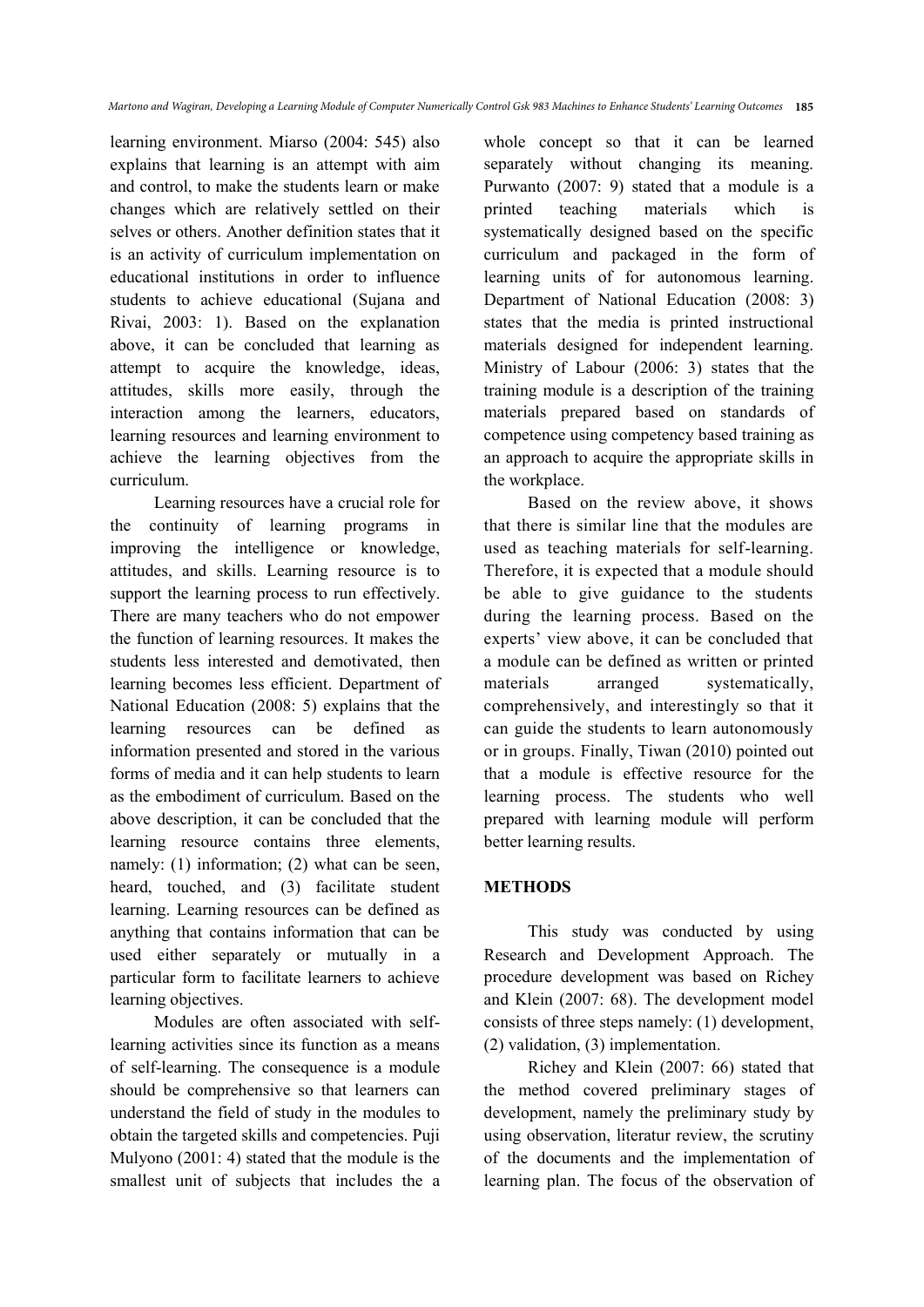learning process includes learning models, methods, learning strategies, and the result of the observation will be used as reference to develop and design the learning modules of CNC GSK 983 machines. The examined documents include learning objectives, syllabus, lesson plans, teaching materials, the result of the work piece are used to determine the learning plan. Then, the implementation of the literature study was conducted by examining learning materials of CNC GSK 983 machines. The results become the components for the module development.

Internal validation is conducted through several steps, namely expert reviews, documentation, and research instruments. Internal validation was performed by subject matter experts, media experts, and peers. The experts were from the Graduate School, Yogyakarta State University while the peers were the experienced mechanical teachers from vocational high schools. The validated component consists of module assessment items, module assessment instruments, module acceptance instruments, readability module instruments, pretest-posttest items, evaluation questions, and competence tests. The component of validation modules includes syllabus, lesson plans, and job sheets. The recommendation from the experts was categorized as input to module revision. It was the preparation of external validation.

External validation was conducted through a field test and control evaluation. The field tests were conducted with limited participants and the field trials was with a larger scale. The limited test was conducted to examine the impact of the modules implementation, including: (1) the acceptance level of modules in the field, (2) the level of legibility, (3) the attractiveness level, (4) the level of implementation and (5) the level of effectiveness of the module. It involved a small group of 4 students selected randomly, in the CNC laboratory of SMK Negeri 2 Depok. The larger test was conducted to 8 random students, The test was designed to find out the acceptance

level, the implementation, the effectiveness of the module including retest, presentation, assignment, formative test, evaluation, and posttest. The result of this test was in the form of revision based on the recommendation from the teacher and students. The test of the module effectiveness was conducted with quasiexperiment with the design of pretest-posttest group control, as showed in Table 1 below.

|  | Table 1. Experiment Design |  |
|--|----------------------------|--|
|--|----------------------------|--|

| - - - - - - . - - - - - - - - - - - - | - - - - - - - |  |
|---------------------------------------|---------------|--|
| Experiment                            |               |  |
| Control                               |               |  |

Where O1, O2 and X are the pretest, the posttest and the treatment on the experimental group respectively. While Q3 and Q4 are the pretest and the posttest on the control group respectively

The research setting of module development was in SMK Negeri 2 Depok, Sleman Yogyakarta. The first data was resulted from questionnaires and literature studies. The second data, the readability level modules was obtained using the Cloze test method. It was in the form of quantitative data. The third data was obtained from internal validation that consisted of subject matter experts, evaluation experts and media experts.

The fourth data was obtained from the limited testing in the form of scores of a readability test, the results of a pretest, a posttest, assignments, a formative test, performance as well as qualitative data in the form of comments from students. The fifth data was gained from the extensive test, namely scores of the pretest and posttest tasks, the formative test, the performance as well as qualitative data in the form of comments from students. The sixth data were in the form of the results of the effectiveness test.

#### **RESULTS AND DISCUSSION**

The result of the preliminary study through scrutinizing the document were the learning objectives in the form of standards of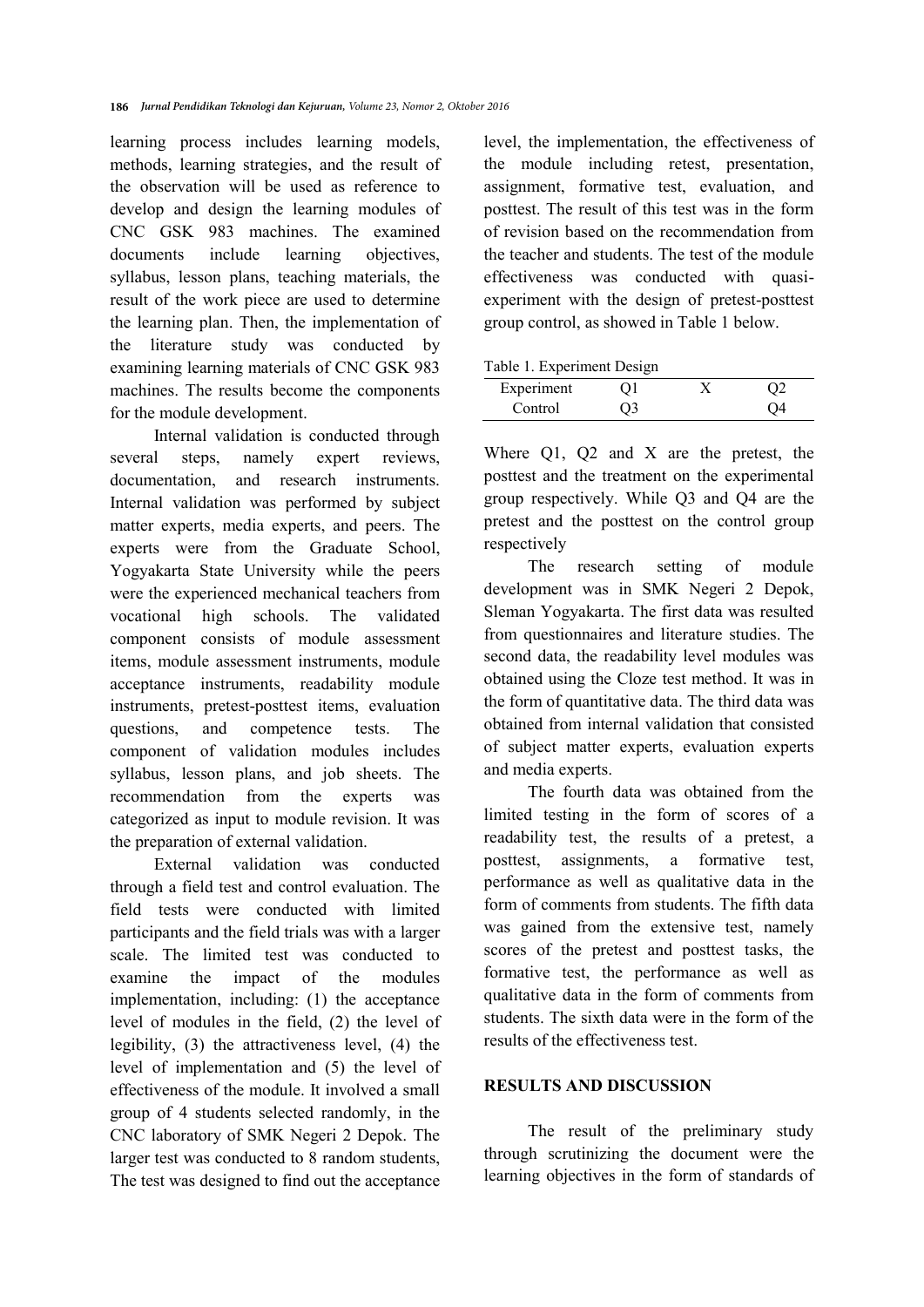competence for the machine NC/ CNC machining center with the code of M7.18. It has four basic competencies and nine indicators with the industry validation. The basic competence consists of recognizing the parts of mechanical program of NC/ CNC, writing the program of NC/CNC, operational note sheet, and program trials.

The result document observation showed that learning objectives, syllabus, lesson plan, assignment were relevant to the goals. The learning plan also gives the opportunity for the students to cooperate and to discuss with their peers, the learning process run in the form of group. It was also used to anticipate the limited number of the machines.

The result of the field observation on CNC learning process showed that the implementation of learning process used speech, discussions, demonstrations, problem solving, practices, and assignments. The learning process was classical but the learning process can be semi-individual where the teacher often gave personal counseling to the students who found some difficulties.

The learning process that was previously described is not effective because most of the time allocation is wasted. The teacher should motivate the students to become autonomous learner by providing the students with more effective learning to improve the learning effectiveness. This can be done using the module of CNC GSK.The module development was started by analyzing the learning goals in this case the standard of competence of CNC machine adapted from SKKI NC/CNC machining Center. This competence was the closest one to the industrial needs with the code of M7.18 and to convince the goal accomplishment the industrial party should be involved. Materials determination is based on the learning goals to create the students who are competent in programming

and operating CNC machines in industrial sectors. Programming process by having assistance from CNC software like Mastercam was needed to overcome the difficult program and it can be handled in other places. It was useful for the schools with limited number of machines. The schools can use the machines as print out of CNC programs but both manual operation and programming should be learned.

The description of ability to operate CNC industrial machines was as follow: (1) using CNC machine software, (2) editing and transferring CNC program, (3) operating CNC machine to setting tools and PSO, (4) production test. The references were GSK 983M Milling CNC System Vol 1&2. This book was designed to support the development of CNC GSK 983 operation module.

The draft of this module was based on CNC mechanical engineering then composed into lesson plan which consisted of materials, learning sources, learning goals, methods, assessments, time allocation. The materials from lesson plans was arranged systematically in the form of learning module. The content was divided into four activities, namely first activity, making program with Mastercam software (it can be done at home) and completed with assignments, second activity, making program manually (it can be done at home) and completed with practices and assignments. Third activity, the competence to operate CNC GSK 983 machines, it was the practice that started with machine recognition, cutters, clamps, safety, setting tools and PSO, program transfer test as well as production test. Every activity above was equipped with the summary of materials, assignments, formative tests, and answer keys. The forth activity was to evaluate the students with a posttest and a performance test in operating CNC GSK 983 machines. The result of internal validation on the draft of the module from experts consisted of consistency, organization, attractiveness, evaluation and content, as presented in Table 2.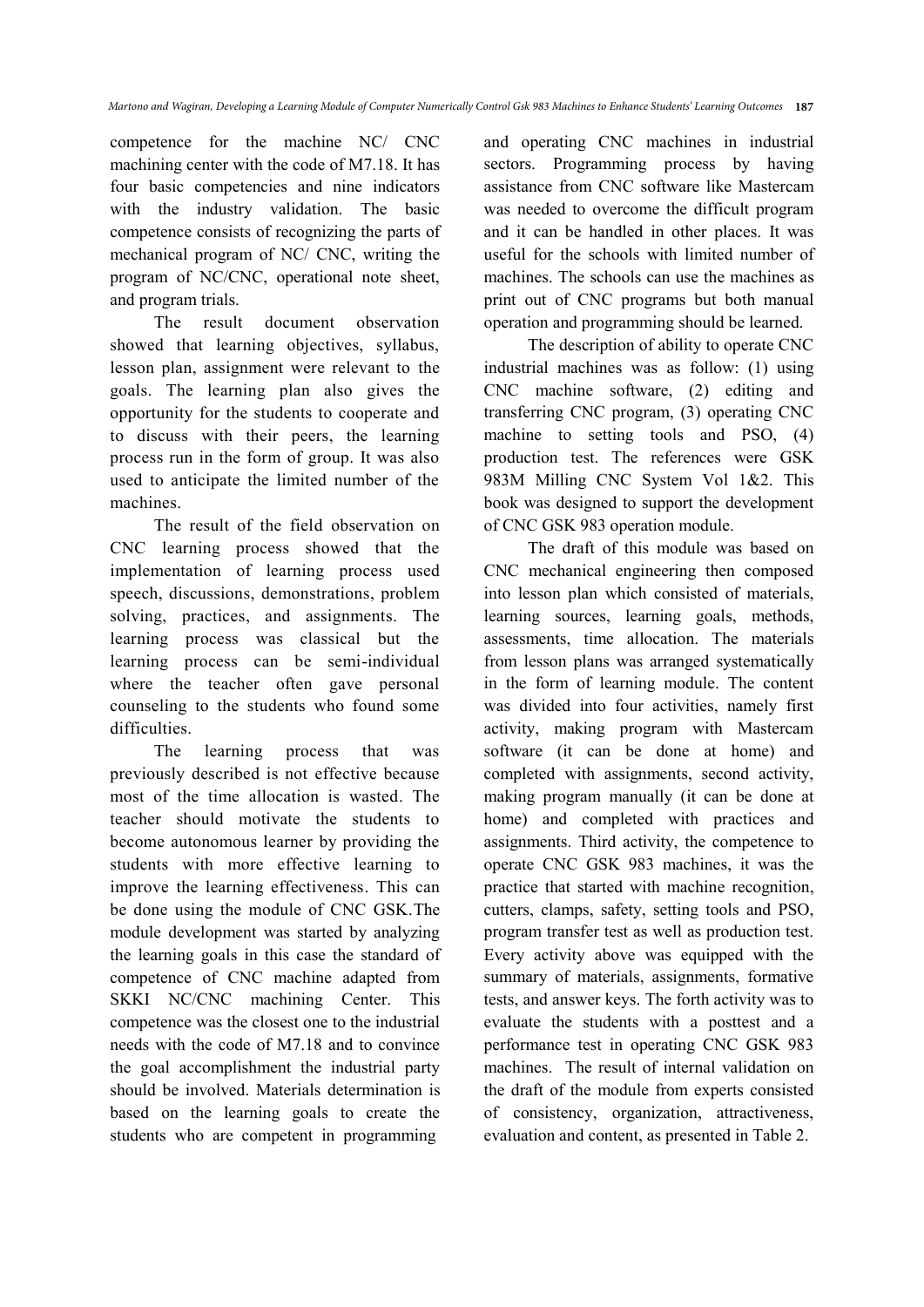|    | The Item of Module | Score     |       |
|----|--------------------|-----------|-------|
| No | Feasibility        | A1        | A2    |
|    | Consistency        | 3.71      | 3.57  |
| 2  | Organization       |           | 3.37  |
| 3  | Attractiveness     |           |       |
| 4  | Evaluation         |           | 3.25  |
| 5  | Content            |           | 3.44  |
|    | Total              | 19.71     | 17.56 |
|    | Average            | 18.63     |       |
|    | Category           | Very good |       |

Table 2. The Validation Result

The result presented in Table 2 shows the score of 18.63 that is categorized as very good while the validation result from the peers

Table 3. The Result of Performance Indicator

is 17.67 that is also categorized as very good. The limited test for external validation was conducted in 4 meetings. Every meeting has 6x45 minutes and 12 hours structured assignments. It needed a machine of CNC GSK 983, 4 computers with Mastercam software. The result of readability test with a cloze method gained the score of 26 and categorized as easy to be understood. The result of the questionnaire for the acceptance got the score of 29.5 and categorized as well accepted. Table 3 shows the result of performance indicator that can be mastered by the students.

| No | Activities | Performance Indicator                               | Number | Commulative |
|----|------------|-----------------------------------------------------|--------|-------------|
|    |            | $6,7,8,25,26,50,51,52,53-62, 64, 65,$<br>69, 70, 71 | 23     | 23          |
|    |            | 44-49,63,68,72                                      |        | 32          |
|    | Ш          | 1-5,9-24,27-43,66,67, 73-79                         | 47     | 79          |
|    | ΓV         | 80-90                                               |        | 90          |

The test for external validation was conducted in four meetings in 45 minutes and 12 hours structured assignments. It needed a machine of CNC GSK 983, four computers with Mastercam software. The questionnaire

result showed that the acceptance module obtained the score of 30.5 and categorized as very accepted. The result of performance indicator that can be mastered by the students is presented in Table 4.

Table 4. The Result of Performance Indicator

| No | <b>Activities</b> | Performance Indicator                    | Number | Commulative |
|----|-------------------|------------------------------------------|--------|-------------|
|    |                   | 6,7,8,25,26,50,51,52,5362,64,65,69,70,71 |        |             |
|    |                   | 44-49,63,68,72                           |        |             |
|    | Ш                 | $1-5,9-24,27-43,66,67,73-79$             | 47     | 70          |
|    |                   | 80-90                                    |        | 90          |

The effectiveness module was tested to 32 XII grade students of mechanical engineering who were selected randomly. They were divided into two groups, 16 students for control group and 16 others as the experimental group. Since there is only one machine, the students were divided into groups of four. Each group got four time meetings in 45 minutes and 12 hours structured assignments. The result of T-Test on pretest score as presented in Table 5 below showed that pretest score of control group and experiment group were  $T_{\text{score}} = -0.154 < T_{\text{table}} = 1.753$ . It means there was no significant difference on pretest between experiment and control group or it can be said that the two groups had similar ability.

| Table 5. The Independent T-Test of Pretest Score |  |  |  |  |
|--------------------------------------------------|--|--|--|--|
|--------------------------------------------------|--|--|--|--|

| Group                                |          |       | Summary                      |
|--------------------------------------|----------|-------|------------------------------|
| Pretest<br>experiment<br>and control | $-0.154$ | 0.875 | No significant<br>difference |

The result of posttest score as presented on Table 6 below showed that  $t=5,811$ , while Ttable=1.753, it means t score  $>$  t table therefore it can be inferred that there was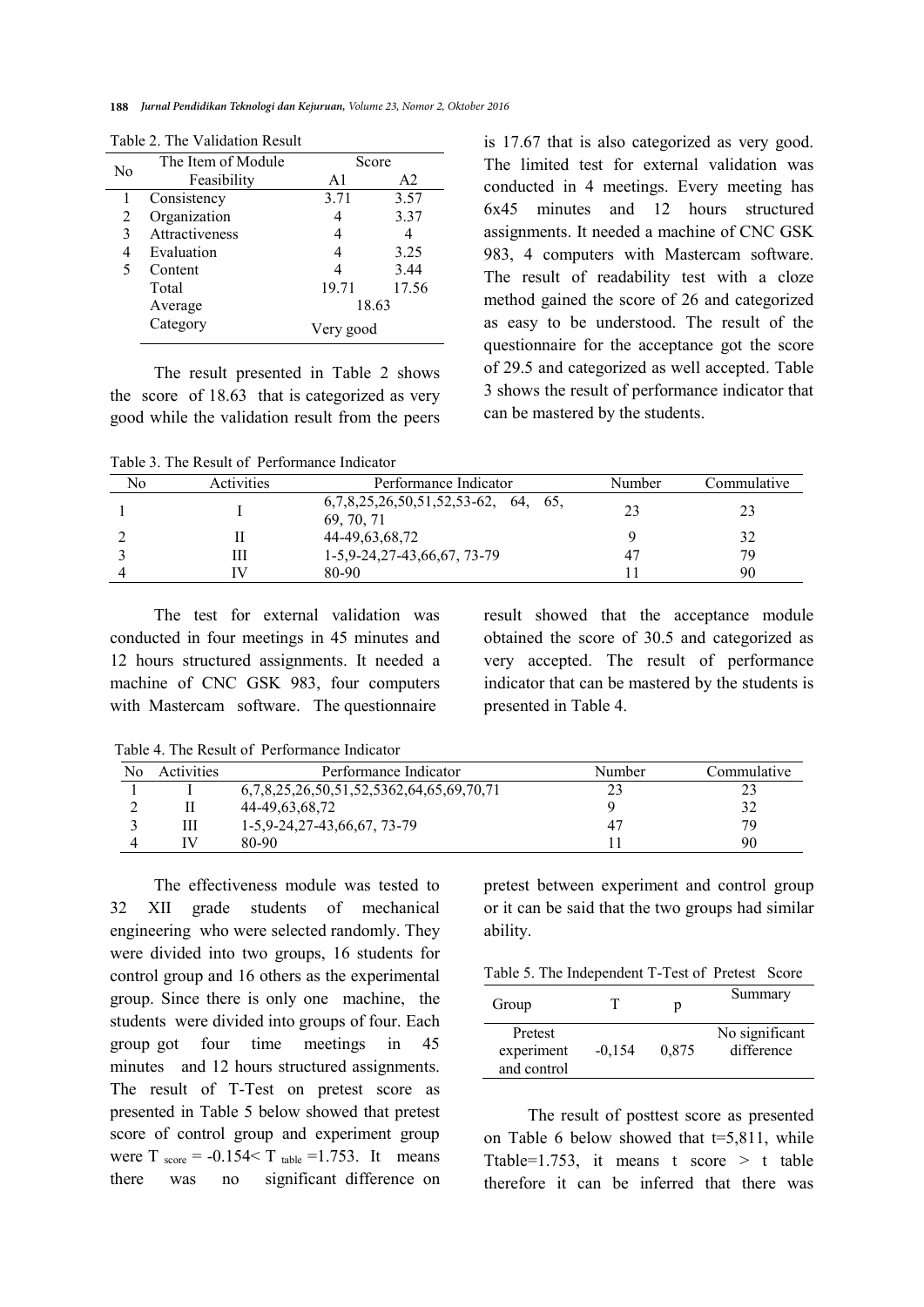significant difference on the posttest score between the experiment and control groups.

| Table 6. The Independent T-Test of Posttest Score |  |
|---------------------------------------------------|--|
|---------------------------------------------------|--|

| Group              |         | Summary     |
|--------------------|---------|-------------|
| Postest            |         | Significant |
| eksperimen - 5,811 | < 0.001 | Difference  |
| kontrol            |         |             |

The conclusion from the result of T tests on pretest and posttest is that H1 accepted and H0 denied or in other words the implementation of the learning module of CNC GSK 983 machines can improve the students' learning outcomes. The module had been proven theoretically and empirically to be able to improve the students learning results.

## **CONCLUSION**

Based on the results of the study and the discussion above, it can be concluded that (1) CNC learning in Vocational High Schools did not meet the standard of competence, (2) the learning module of CNC GSK 983 machines can improve the learning outcomes, (3) the module is effective to improve the students' learning results. The result of T test showed that there was significant difference between the learning result with the module and without the module. It means that the module creates more effective learning process and give impact to the improvement of the learning results. There are several recommendation: (1) the modul can guide the students to achieve the learning goals (2) the learning process with the module should be supported with other learning components such as facilities and evaluation instruments, (3) The number of CNC machines and the module implementation should be improved to promote the students' skills in CNC machines.

#### **REFERENCES**

- \_\_\_\_\_\_.2003. *The Government Regulation Number 20 of 2003 regarding National Education System.* Jakarta: Department of National Education
- \_\_\_\_\_\_.2006. *The Regulation of the Directorate General of Manpower and Transmigration VIII: Pedoman Penyusunan Modul Pelatihan Berbasis Kompetensi*. Jakarta: Department of Manpower and Transmigration
- \_\_\_\_\_\_.2009. *The Regulation of the Head of State Administration Institution Number 5 of 2009 regarding the Guidelines for the Development of Educational and Training modules*. Jakarta: Department of National Education
- Department of National Education<sup>a</sup>. 2008. *Penulisan Modul. Dirjen Peningkatan Mutu Pendidik dan Tenaga Kependidikan,* Jakarta: Department of National Education
- Department of National Education<sup>b</sup>. 2008. *Panduan Pengembangan Bahan Ajar PSMK*. Jakarta: Department of National Education
- Miarso, Y. 2004. *Menyemai Benih Teknologi Pendidikan*. Jakarta: The Center of Technology, Information and Communication, Department of National Education
- Mulyasa, E.. 2006. *Kurikulum Berbasis Kompetensi Konsep, Karakteristik, Implementasi dan Inovasi*. Bandung: PT Remaja Rosdakarya Offset